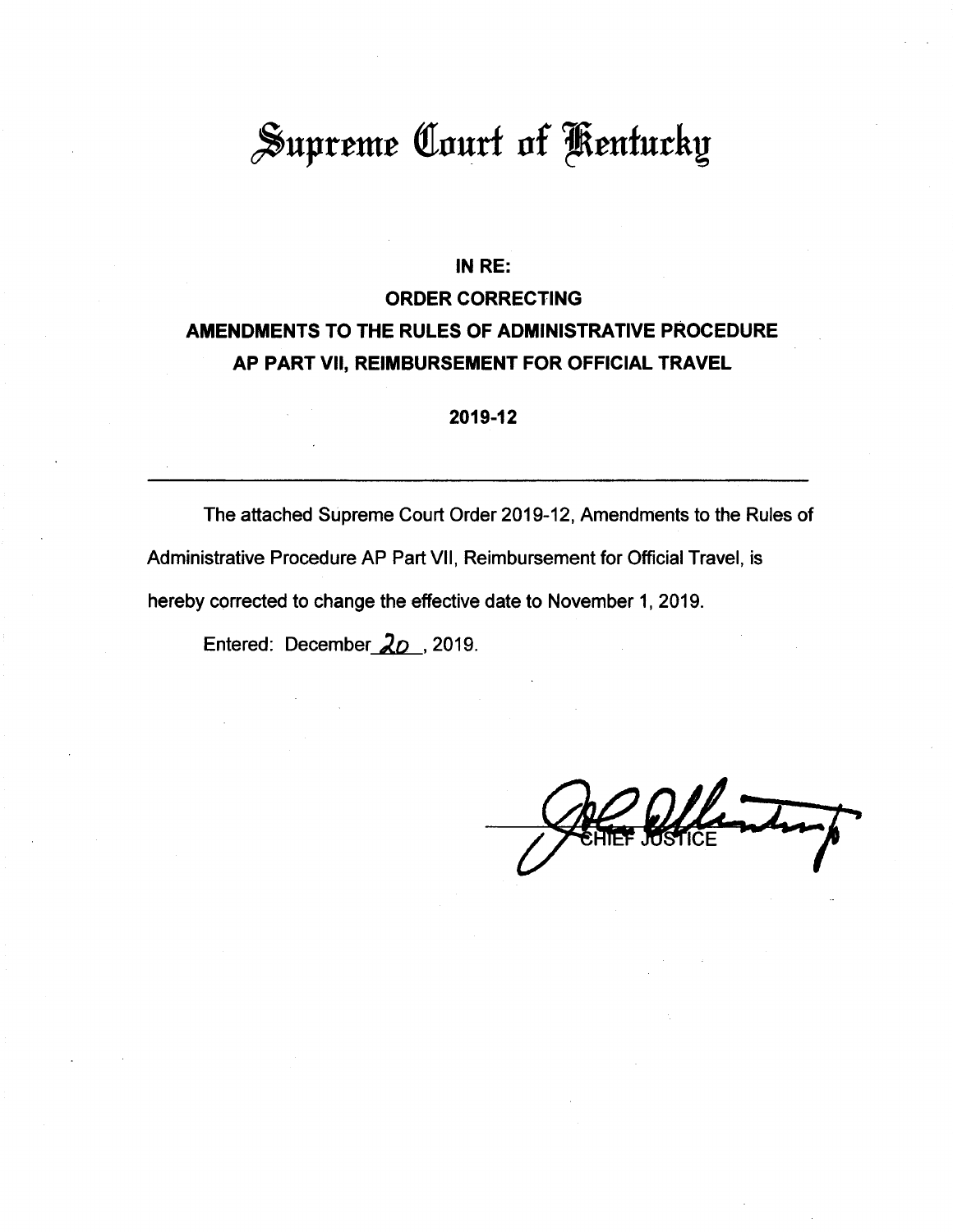# Supreme Court of Kentucky

# **2019-12**

# **CORRECTED ORDER**

# IN RE: Amendments to the Rules of Administrative Procedure AP Part VII, Reimbursement for Official Travel

It is hereby ORDERED that Part VII of the Administrative Procedures of the Court of Justice, Reimbursement for Official Travel, is amended as follows:

#### **PART VII. REIMBURSEMENT FOR OFFICIAL TRAVEL**

#### **SECTION <sup>I</sup> - General Information**

#### **1.01 Administration**

- 1. The Administrative Office of the Courts (hereinafter "AOC") Manager of Accounting is responsible for the administration and enforcement of these Administrative Procedures (hereinafter "Travel Regulations").
- 2. The Manager of Accounting or his or her designee may disallow, reduce or strike from reimbursement requests any claims contrary to these Travel Regulations. Written justification for any claim may also be required.
- 3. Exceptions from these Travel Regulations may be approved by the AOC Director or designee upon a finding that the exception is in the best interests of the Kentucky Court of Justice (hereinafter "Court of Justice") and is in accord with the manifest intent and spirit of these Travel Regulations. Any exceptions shall be documented in writing and maintained with the record of the reimbursement.
- 4. All final interpretations of these Travel Regulations shall be made by the AOC Director. These determinations shall be final and conclusive.
- 5. Any tax implication or obligation, whether local, state, or federal, resulting from or related to reimbursement under these Travel Regulations shall be the sole responsibility of the traveler.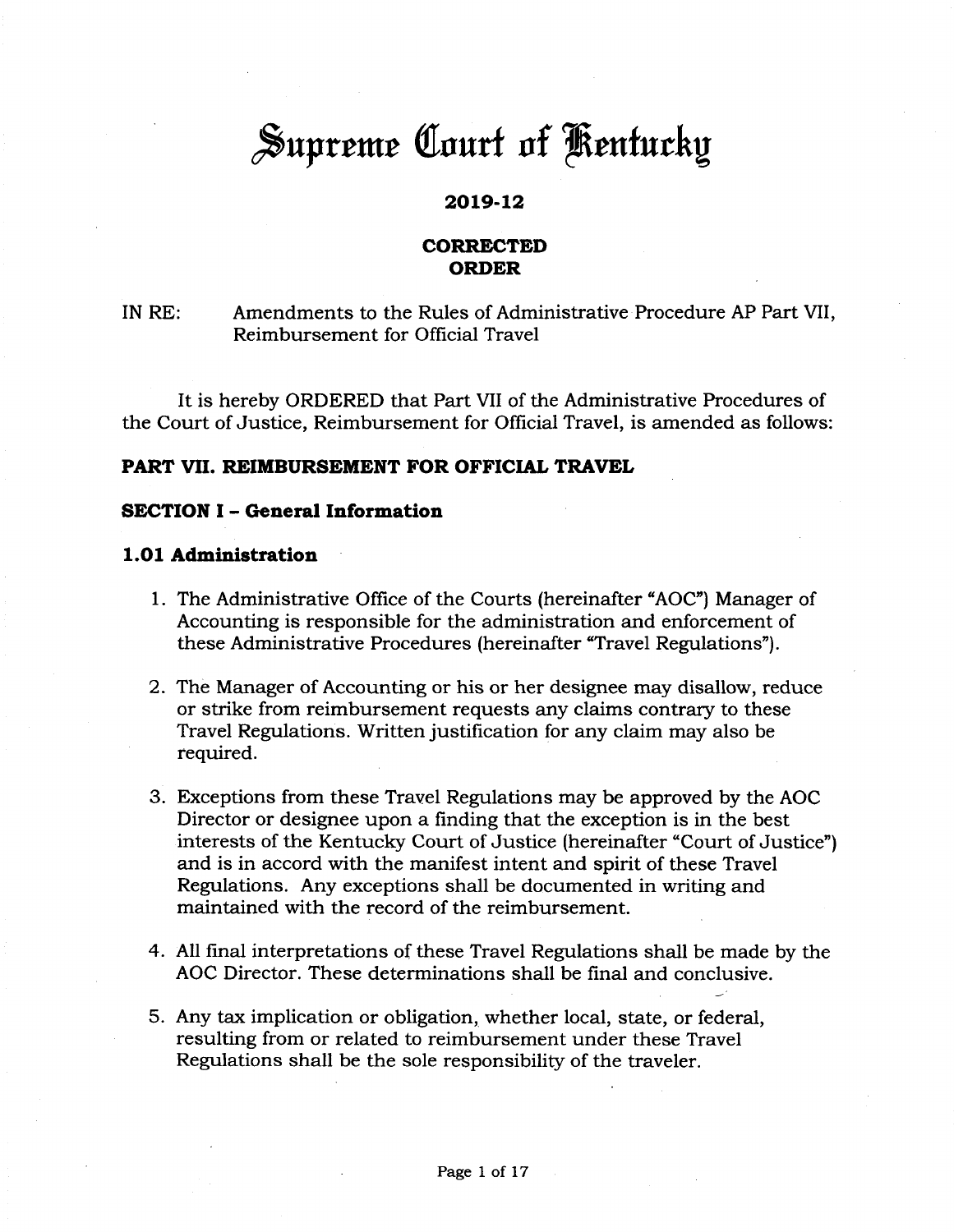# **1.02 Applicability**

- 1. These Travel Regulations are applicable to all travel for official business undertaken on or after November 1, 2019, by elected and appointed officials, employees, and all persons receiving travel reimbursement from the Court of Justice.
- 2. Each person subject to these Travel Regulations is to exercise restraint and prudence when incurring travel-related expenses to limit costs.
- 3. Expenses deemed unnecessary or excessive by the AOC Manager of Accounting will not be reimbursed unless approved as an exception by the AOC Director or designee.

# **1.03 Definitions**

As used throughout these Travel Regulations, the following definitions apply:

- 1. "Fleet vehicle" means any vehicle owned by the Court of Justice or the Commonwealth of Kentucky that is available to any person for use during travel for official business.
- 2. "In-state travel" means travel within the Commonwealth of Kentucky and travel to a bordering state that does not require airfare or an overnight stay.
- 3. "Official business" means the authorized duties and responsibilities of an individual's position or office.
- 4. "Official work station" means the street address where the elected/appointed official's or employee's primary office is located.
- 5. "Out-of-state travel" means authorized travel to a destination outside of the Commonwealth of Kentucky that does not constitute "in-state travel" as defined in subsection (2) above.
- 6. "Request for reimbursement" means the completion and submission of the AOC Travel Voucher Form (AOC T-l).
- 7. "Travel status" means the time actually spent traveling on official business and the usual waiting time that precedes or interrupts such travel.
- 8. "Traveler" means any employee, elected and appointed official, or other person who is required and authorized to travel for official business of the Court of Justice.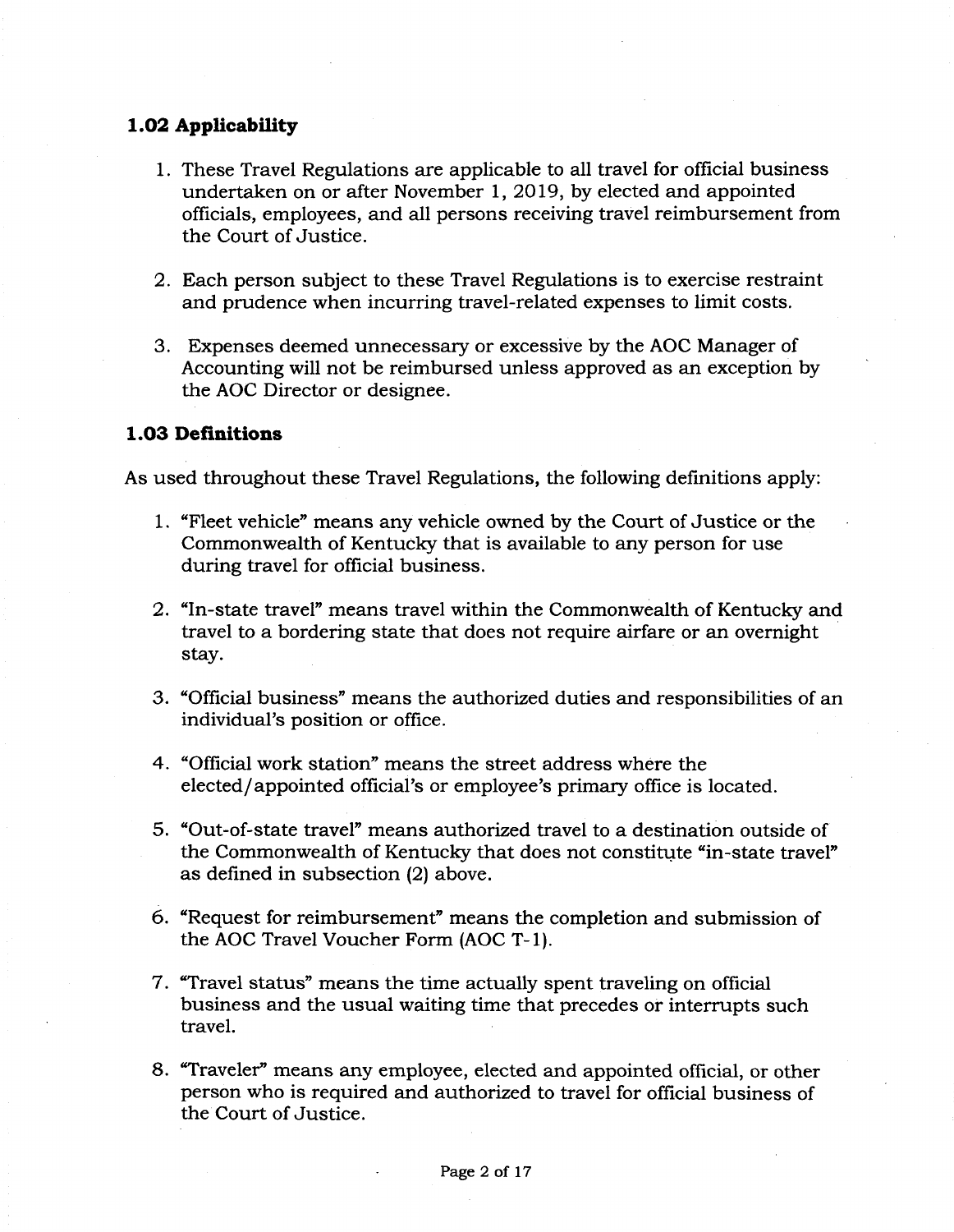# **1.04 Eligibility for Reimbursement**

- 1. Supervisors responsible for approving travel expenses shall ensure all expenses are reasonable and economical.
- 2. Only necessary expenses for official business travel will be reimbursed.
- 3. Except as otherwise provided by state law or by these Travel Regulations, no request for reimbursement shall be made or allowed for the expenses of any person other than employees, elected and appointed officials, or other persons on official business of the Court of Justice.
- 4. No request for reimbursement shall be made or allowed for travel, meals, lodging, transportation, services, or items provided to the traveler free of charge.
- 5. No request for reimbursement shall be made or allowed for travel, meals, lodging, transportation, or other expenses incurred by a traveler on official business to attend a meeting, conference, or educational program unless the traveler attends the program(s) scheduled during the time period in which the expenses were incurred.
- 6. If an employee on official business travel is granted annual or compensatory leave at any time prior to, during, or after the official business, no travel expenses will be reimbursed for the period of the annual or compensatory leave.
- 7. If a traveler becomes incapacitated due to illness or injury while traveling and qualifies for sick leave, travel expenses may be allowed during the period of travel not to exceed seven days.
- 8. If a traveler receives a reimbursement that he or she was not eligible to receive pursuant to these Travel Regulations:
	- a. The traveler shall return any ineligible amount received to the Manager of Accounting within 120 days of receipt, by check made payable to the Kentucky State Treasurer.
	- b. If a traveler fails to return any ineligible amount received to the Manager of Accounting within 120 days as required, the AOC may deduct that amount from subsequent reimbursements for official travel.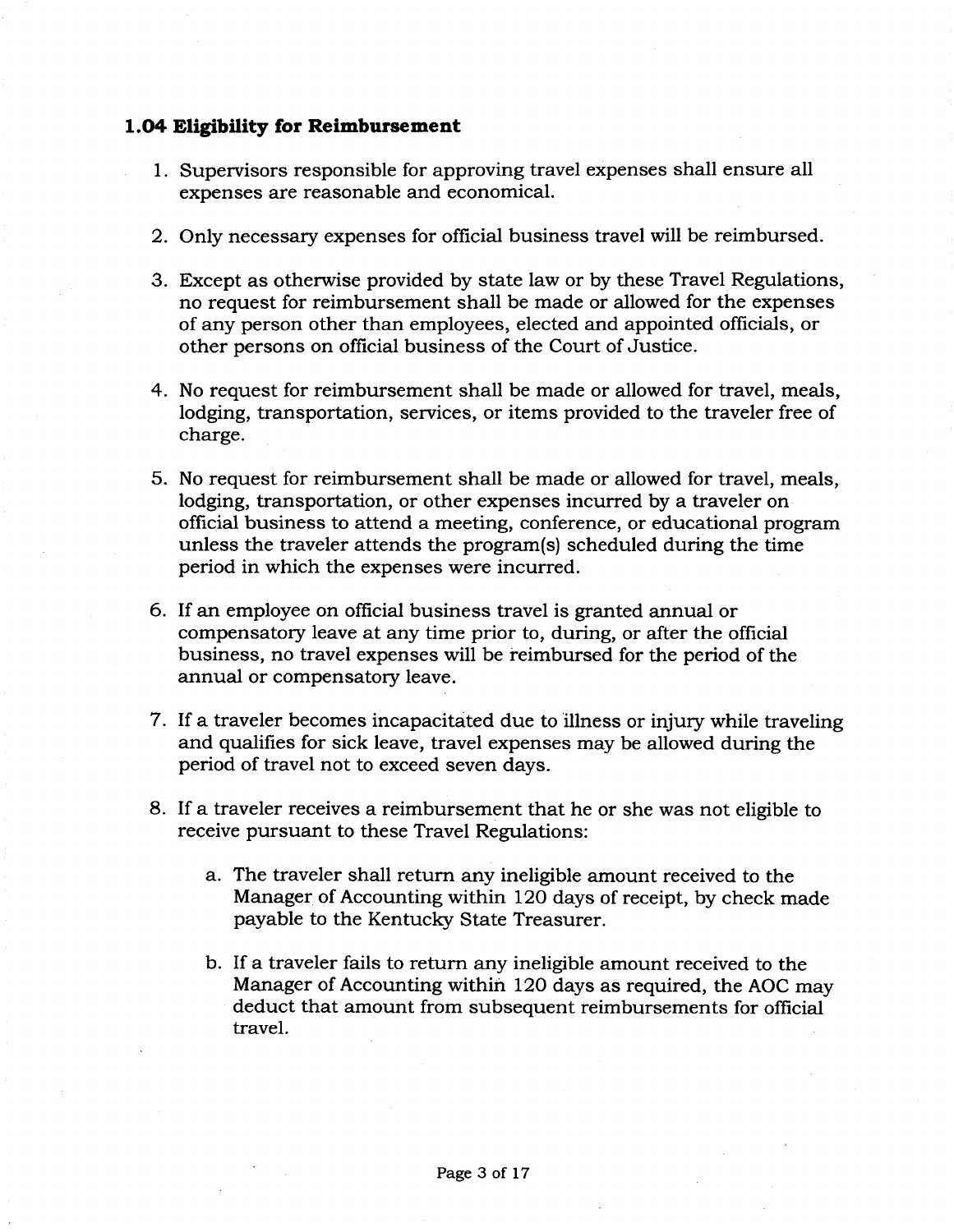# **SECTION II - Official Work Station**

# **2.01 Elected and Appointed Officials and Staff**

The official work station of all elected and appointed officials and their staff shall be specified by the Chief Justice of Kentucky.

## **2.02 AOC Employees**

The official work station of an AOC employee shall be specified by the AOC Director, based upon the location where the employee spends the majority of his or her work time and in the best interests of the Court of Justice.

#### **SECTION III - In-State Travel**

#### **3.01 Transportation**

- 1. Fleet vehicles should be used for official business travel when available and feasible.
	- a. No request for reimbursement for mileage shall be made or allowed for the use of a fleet vehicle.
	- b. All fuel purchases for fleet vehicles must be made with the stateissued fuel card associated with each fleet vehicle. The state-issued fuel card must not be used to purchase fuel for personal vehicles.
- 2. Mileage for the use of a privately-owned vehicle for Court of Justice official business travel shall be reimbursable in accordance with the privately-owned vehicle reimbursement rate established by the Kentucky Finance and Administration Cabinet.
	- a. Reimbursement is based on mileage incurred for all official business when using a privately-owned vehicle, which includes and applies to work days, after-hours travel, and travel on weekends and holidays. No reimbursement for mileage shall be made or allowed for any mileage that is not associated with official business.
	- b. The computation of mileage for travel shall be made from the point of origin to point of destination as generated by AOC-approved software.
	- c. No request for reimbursement shall be made or allowed for the mileage incurred while commuting between a traveler's home and official work station.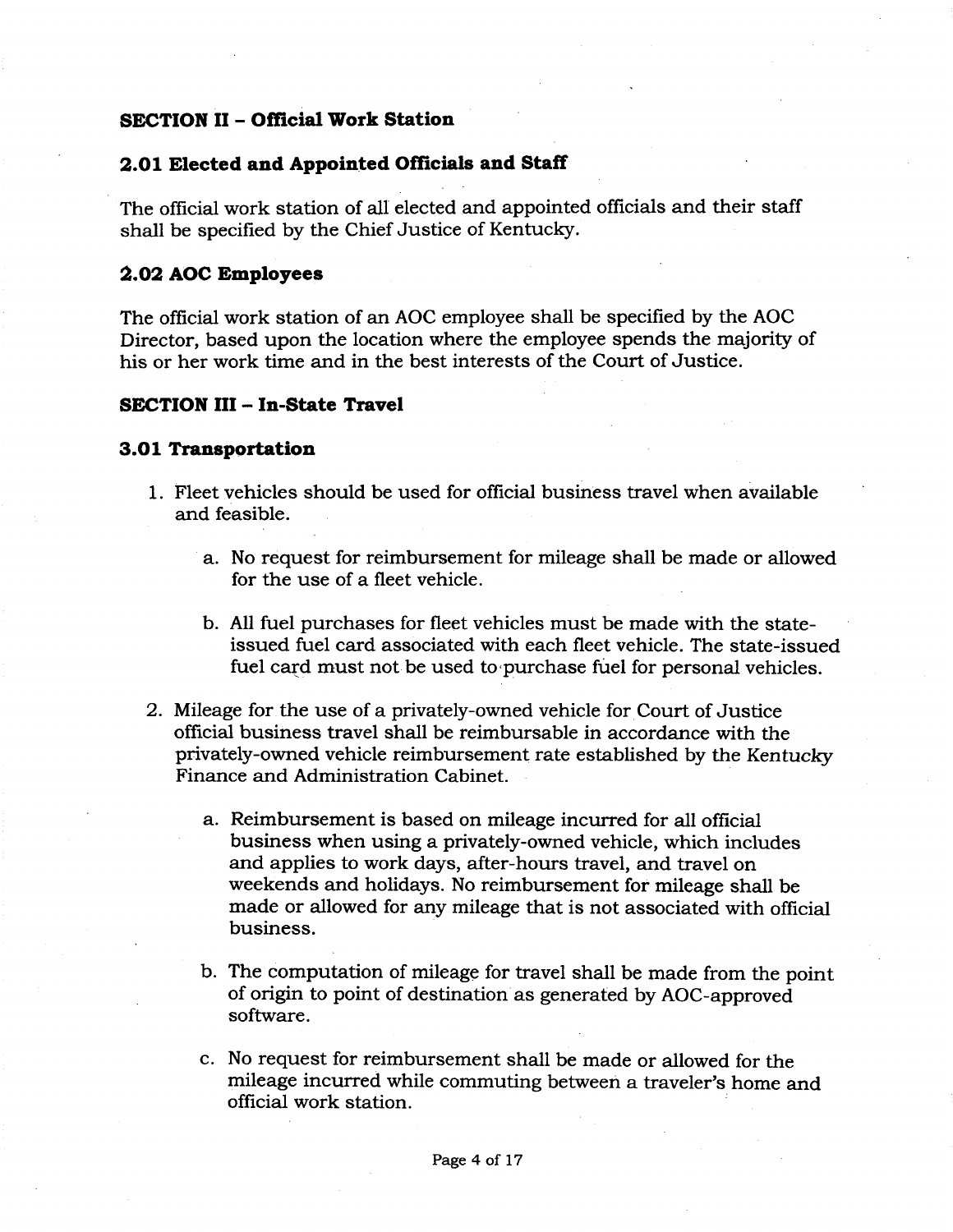- d. When the private residence of the traveler is either the point of origin or the point of destination, reimbursement shall be based on the lesser of: (i) the distance between the official work station and origin/destination; or (ii) the distance between the traveler's private residence and origin/destination.
- e. When the official work station of the traveler is the point of origin, and after proceeding to a point of destination on official business of the Court of Justice, the traveler's final destination is the traveler's private residence, reimbursement from the point of destination to the private residence shall be based on the lesser of: (i) the distance between the official work station and the point of destination; or (ii) the distance between the traveler's private residence and the point of destination.
- f. Requests for reimbursement by retired judges assigned to a case shall be allowed for the mileage from the retired judge's home to and from his or her temporarily assigned location.
- 3. No request for reimbursement for any additional insurance coverage, vehicle repairs, or vehicle maintenance for personal vehicles shall be made or allowed to any person for the use of any vehicle for official business travel.

#### **3.02 Individual Lodging**

- 1. Lodging expenses for official business travel may be paid directly by the AOC in the discretion of the AOC Division of Accounting. Lodging expenses incurred during official business travel shall be reimbursable within the limits provided in these Travel Regulations if not directly paid by the AOC. A receipt must be provided to substantiate claimed lodging expenses not directly paid by the AOC. All lodging receipts or invoices shall be in the traveler's name.
- 2. Lodging expenses shall be reimbursable when a traveler is required to travel 75 miles or more away from the traveler's official work station or home for official business travel. Requests for reimbursement for lodging within 75 miles of a traveler's official work station or home shall be allowed only if the lodging is a necessary expense of official business travel, as determined by the AOC Director. Any such determination shall be documented in writing and maintained with the record of reimbursement.
- 3. Additional lodging expenses incurred as a result of lodging accommodations shared by other persons who are not on official business, e.g., a spouse, shall be paid by the traveler or reimbursed to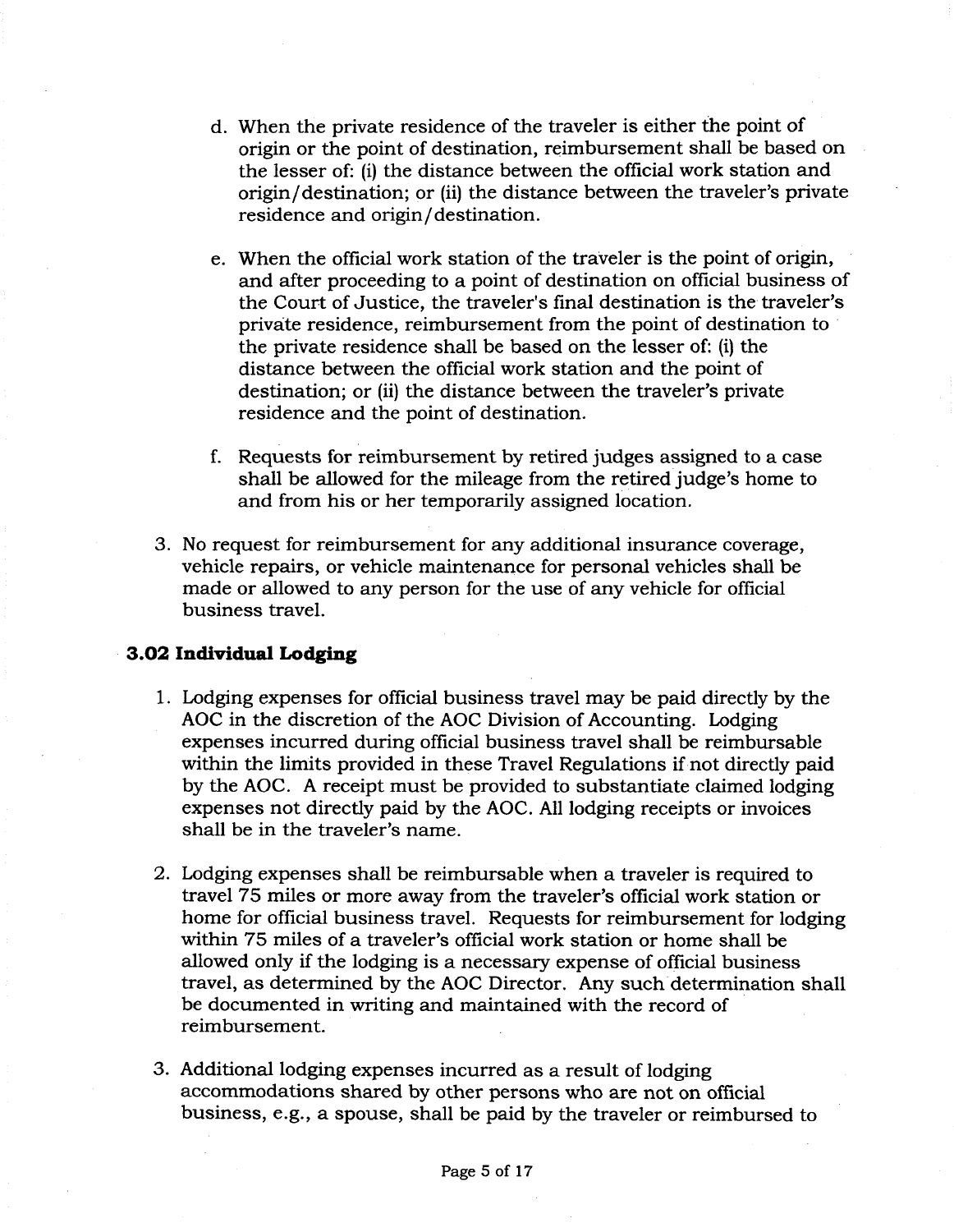the AOC by the traveler.

- a. Reimbursement, if required, shall be made to the Manager of Accounting, by check made payable to the Kentucky State Treasurer, within 120 days of the date the expense was incurred by the AOC.
- b. If a traveler fails to make the required reimbursement to the manager of Accounting within 120 days as required, the AOC may deduct the amount due from subsequent reimbursements for official travel.
- 4. Facilities providing special government or commercial rates shall be used where feasible and travelers shall request such rates.
- 5. Travelers are responsible for cancelling lodging accommodations. Expenses incurred for failure to cancel shall be paid by the traveler or reimbursed to the AOC by the traveler.
	- a. Reimbursement, if required, shall be made to the Manager of Accounting, by check made payable to the Kentucky State Treasurer, within 120 days of the date the expense was incurred by the AOC.
	- b. If a traveler fails to make the required reimbursement to the manager of Accounting within 120 days as required, the AOC may deduct the amount due from subsequent reimbursements for official travel.
- 6. No request for reimbursement shall be made or allowed by a traveler on official business for personal expenses or expenses paid directly to an establishment by the AOC.
- 7. Lodging at state park facilities used by the Court of Justice shall be paid by inter-account transaction within the limits of these Travel Regulations. A State Park Travel Authorization document may be obtained by contacting the AOC Division of Accounting prior to travel to a state park.

#### **3.03 Meals**

- 1. In-state travelers on official business shall be eligible for reimbursement of meals only if the official business travel requires an overnight stay.
- 2. The maximum allowable meal per diem for a 24-hour day for in-state travel is \$36, inclusive of taxes and gratuity. To be eligible for meal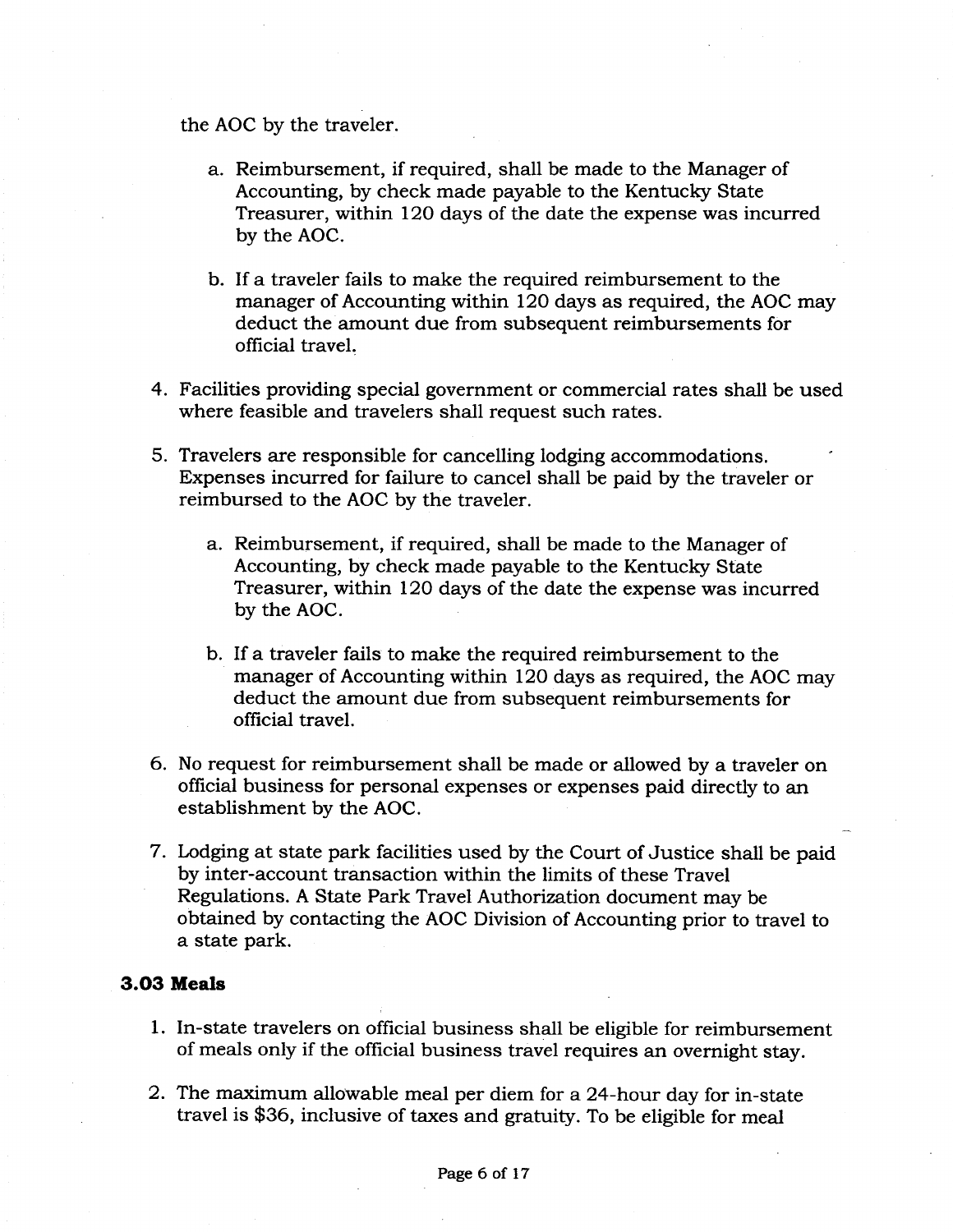reimbursement, a traveler shall be in travel status for the entire duration of the following time periods:

- a. Breakfast: authorized travel is 6:30 a.m. through 9:00 a.m.— \$8.00.
- b. Lunch: authorized travel is 11:00 a.m. through 2:00 p.m.—\$10.00.
- c. Dinner: authorized travel is 5:00 p.m. through 9:00 p.m.—\$18.00.

Example: To be eligible for breakfast reimbursement, an employee must leave at or before 6:30 a.m. and return at or after 9:00 a.m. This requirement shall apply to all meals.

- 3. The cost of meals incurred during in-state travel for official business shall be reimbursed at a rate not to exceed the maximum allowable meal per diem. Receipts are not required for meals reimbursed under the allowable meal per diem.
- 4. No request for reimbursement shall be made or allowed for meals when the cost is:
	- a. Paid directly by the AOC to an establishment;
	- b. Included in the registration fee for a conference, convention, seminar, training session, or other event associated with official business travel;
	- c. Included in the cost of lodgings, e.g., complimentary hotel breakfast; or
	- d. Not otherwise incurred by the traveler.
- 5. Meal costs that are not reimbursable under subsection (4) above or incurred when travel includes only a portion of a day, i.e., the first and last day of travel, shall be deducted from the maximum daily meal per diem of the traveler.

#### **3.04 Contract Lodging and Meals**

1. The AOC may independently contract or negotiate with hotels, motels and other establishments for individual accommodations, group accommodations and meals. These costs shall be negotiated in the best interest of the Court of Justice.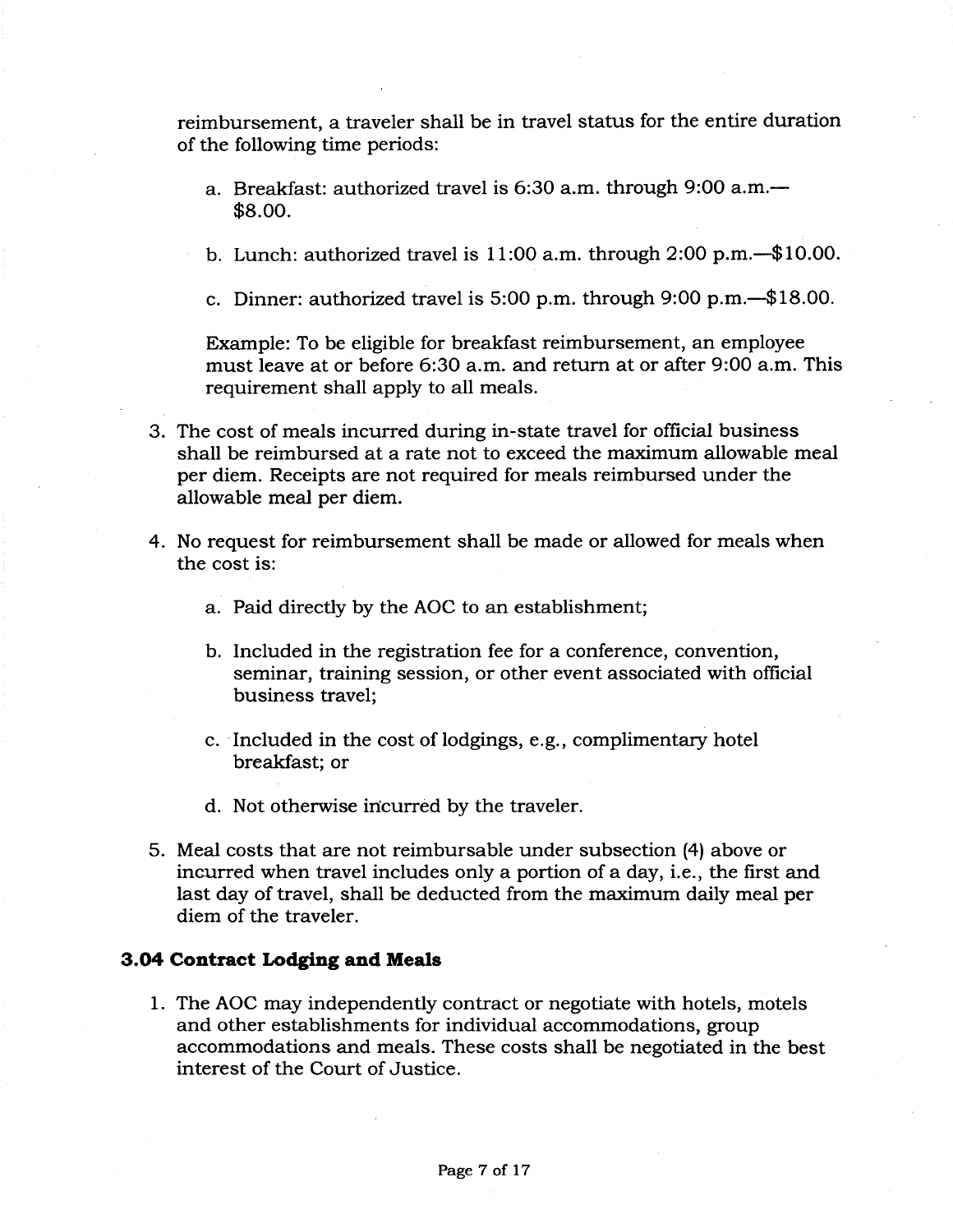- 2. The AOC shall make negotiated payments directly to the establishment and such invoice(s) shall:
	- a. Contain the name(s) of the affected travelers and an itemized listing of charges; and
	- b. Not include personal charges for any traveler.
- 3. All contracts for lodging and meals shall be reviewed by the Office of General Counsel prior to execution and shall be retained by the AOC in accordance with the Records Retention Schedule for the Administrative Office of the Courts.
- 4. Agreements between the Court of Justice and state park facilities shall be paid by an inter-account transaction within the limits of these Travel Regulations.

# **SECTION IV - Out-of-State Travel**

# **4.01 General Information**

- 1. Out-of-state travel must be authorized in advance by the Chief Justice on the Out-of-State Travel Authorization Form (AOC T-3), regardless of the source of funds financing the travel.
	- a. To obtain advance authorization, a traveler must submit Form AOC T-3 to Budget@kycourts.net. The Budget Department will facilitate the review process and will notify the traveler of authorization or denial of the request.
	- b. A traveler's failure to receive proper authorization will result in denial of reimbursement for incurred expenses.
- 2. Travelers should present approved Out-of-State Travel Authorization Forms to the Division of Accounting at least 30 days before the date of travel to allow sufficient time for the Division of Accounting to make travel arrangements.
- 3. Travelers who present an approved Out-of-State Travel Authorization Form to the Division of Accounting less than 30 days before the date of travel shall be required to make his or her own travel accommodations and seek reimbursement pursuant to these Travel Regulations after the travel occurs.
- 4. Travelers making their own travel accommodations shall use the travel agency required by the Division of Accounting for airline reservations.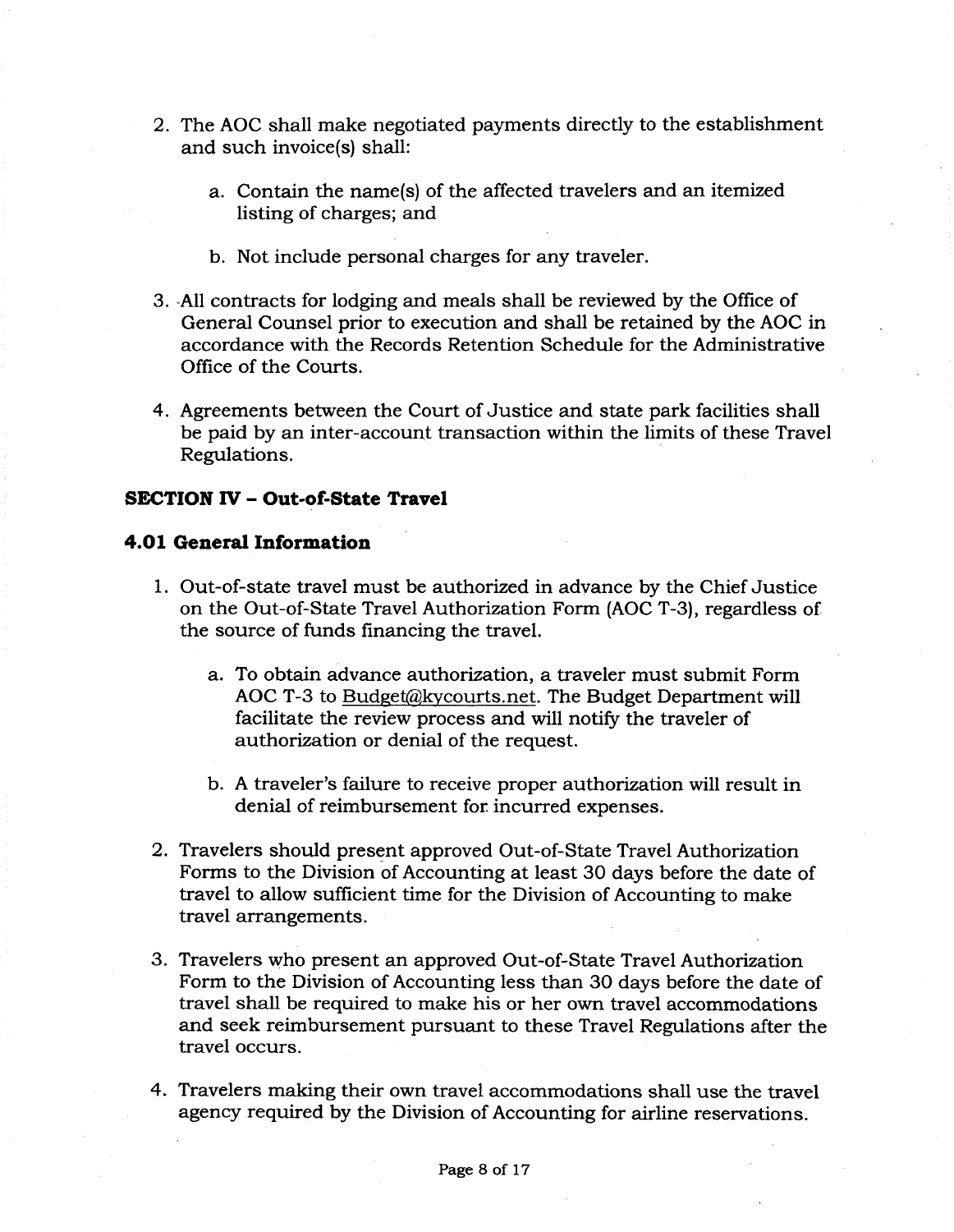- 5. If actual costs of out-of-state travel exceed the amount approved by the Chief Justice on the Out-of-State Travel Authorization Form by 10% or more, the traveler shall submit an amended Out-of-State Travel Authorization Form to the Chief Justice including the revised costs for approval. The traveler is responsible for any costs not approved on the Out-of-State Travel Authorization Form.
- 6. Travelers are responsible for cancelling all arrangements made on their behalf for out-of-state travel. Charges incurred for failure to cancel must be paid by the traveler or reimbursed to the AOC by the traveler.
	- a. Reimbursement, if required, shall be made to the Manager of Accounting, by check made payable to the Kentucky State Treasurer, within 120 days of the date the expense was incurred by the AOC.
	- b. If a traveler fails to make the required reimbursement to the manager of Accounting within 120 days as required, the AOC may deduct the amount due from subsequent reimbursements for official travel.
- 7. Travelers who are combining personal travel with official business travel may only do so when the Court of Justice does not incur any cost associated with the personal portion of travel. Travel arrangements will only be made by the Division of Accounting to accommodate the official business of the traveler.

# **4.02 Transportation**

- 1. Airline
	- a. All airline travel shall be commercial basic economy class.
	- b. The AOC will reimburse or pay for the airfare and/or penalty incurred for a change or cancellation of travel plans when the change or cancellation is required by the Court of Justice, or is the result of other unavoidable circumstances, as approved by the AOC Director or designee.
	- c. Every effort shall be made by the traveler to confirm out-of-state travel dates and book flight reservations no later than 14 days prior to travel.
	- d. Reimbursement for the cost of checking the first piece of a traveler's luggage shall be allowed. No request for reimbursement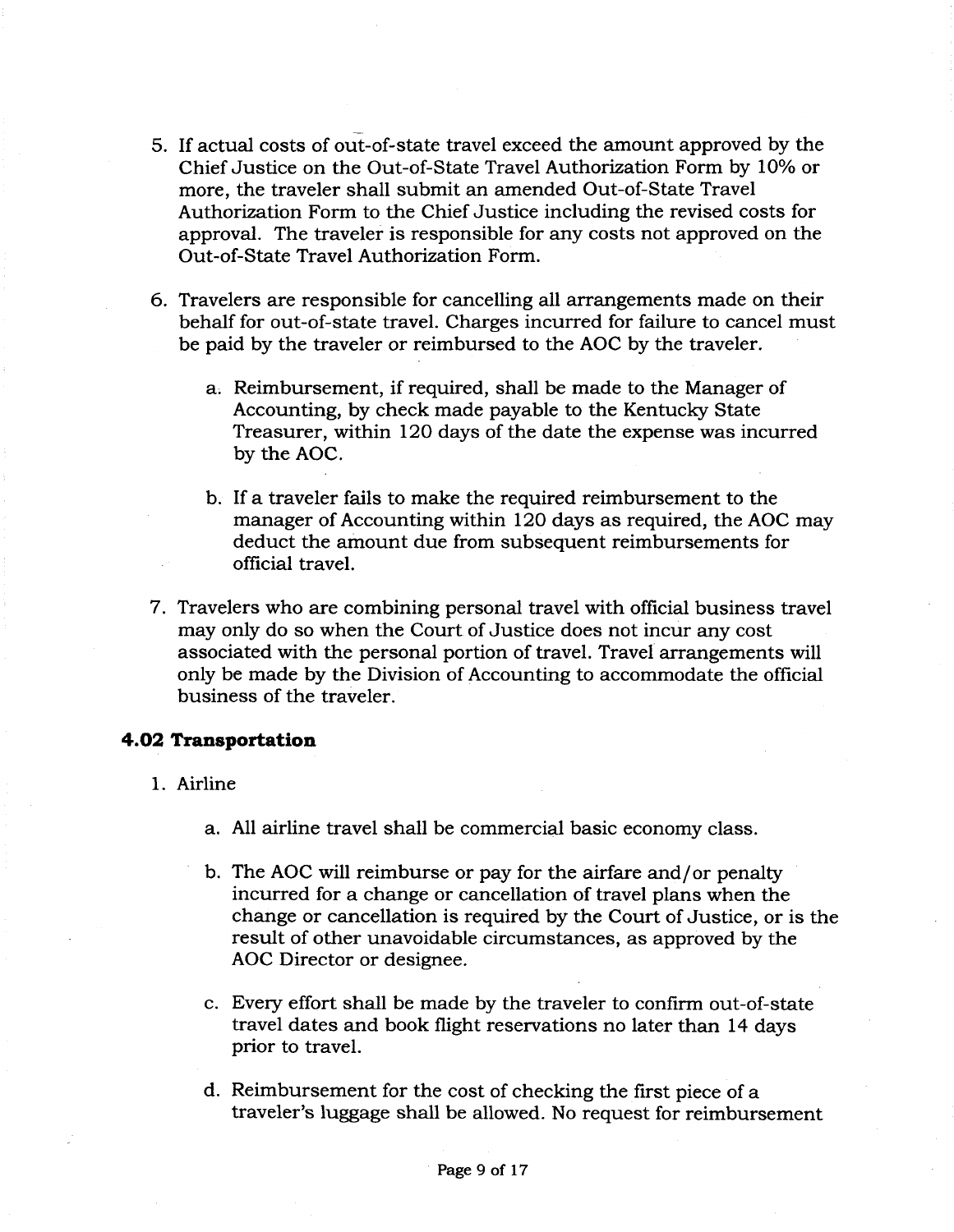shall be made or allowed for additional pieces of checked luggage unless an appropriate business purpose explanation is provided by the traveler and approved by the Director or designee.

- e. Baggage charges incurred for excess weight will not be reimbursed for any piece of luggage unless an appropriate business purpose explanation is provided and approved by the Director or designee.
- 2. Ground Transportation
	- a. Fleet vehicles may be used for out-of-state travel if the cost is less than or equal to the cost of commercial basic economy class airfare.
	- b. Privately-owned vehicles may be used for out-of-state travel if the total mileage reimbursement is less than or equal to the cost of commercial basic economy class airfare.
	- c. Reimbursement for use of a privately-owned vehicle for out-of-state travel will be in accordance with the in-state mileage rate identified in Section 3.01(2).
	- d. The preferred means of ground transportation for out-of-state travelers shall be public transportation. Other means of ground transportation may be used when public transportation is unavailable or impractical.
	- e. Taxi, van, or car service fares incurred during out-of-state official business travel are reimbursable. Tips associated with ground transportation are reimbursable up to 15%. Receipts (including any associated tips) must be attached to the request for reimbursement.
	- f. Travelers may use rental cars only when other means of transportation are not available, more costly, or impractical. The use of a rental car must be pre-approved by the Chief Justice via the Out-of-State Travel Authorization Form.
	- g. Travelers on official business shall use the most economical transportation available and the most economical routes. Expenses added by use of other transportation or routes shall be paid by the traveler and no request for reimbursement shall be made or allowed for such.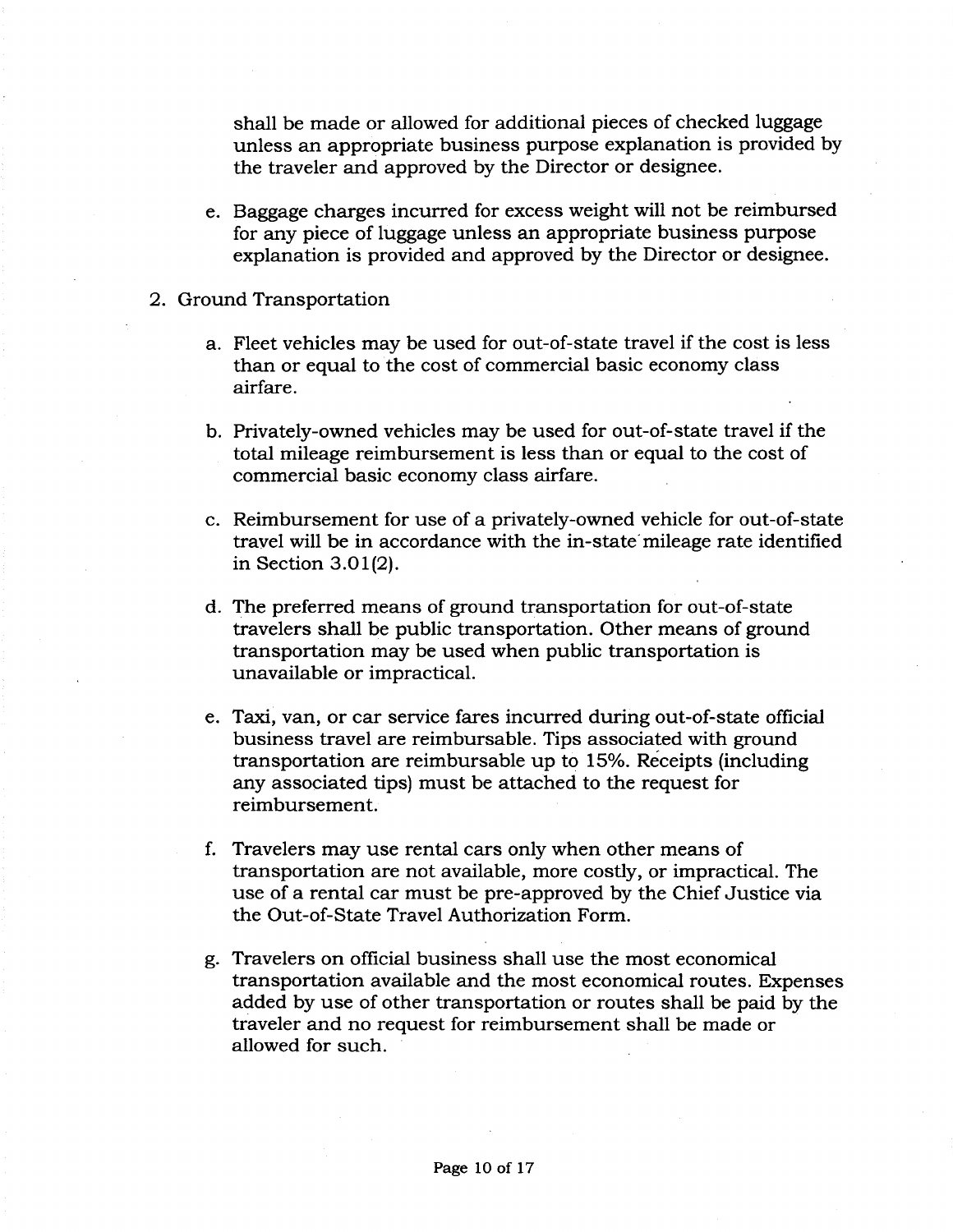# **4.03 Lodging**

Lodging expenses incurred during out-of-state official business travel are reimbursable within the limits provided in these Travel Regulations. A receipt must be provided to substantiate claimed travel expenses for lodging costs when lodging expenses are not directly paid by the AOC.

# **4.04 Meals**

- 1. A traveler is eligible for reimbursement for meals at the federal per diem rate for the applicable location, as established by the U.S. General Services Administration. See www.gsa.gov. Receipts are not required for meals reimbursed under the allowable per diem rate.
- 2. Meal reimbursement for the first and last calendar day of travel is calculated at 75% of the federal per diem rate for the applicable location.
- 3. No request for reimbursement shall be made or allowed for meals:
	- a. Paid directly by the AOC to an establishment;
	- b. Included in the registration fee for a conference, convention, seminar, training session, or other event associated with official business travel;
	- . c. Included in the cost of lodging, e.g., complimentary hotel breakfast; or
		- d. Not otherwise incurred by the traveler.
- 4. Meal costs that are not reimbursable under subsection (3) above must be, deducted from the traveler's total meal per diem in accordance with the rates established by the U.S. General Services Administration for the applicable location.

#### **4.05 Scholarships**

- 1. Travelers shall include any scholarship received to offset the cost of outof-state travel on the Out-of-State Travel Authorization Form.
- 2. It is the responsibility of the traveler to complete and submit all required scholarship paperwork.
- 3. In the event the scholarship recipient is paid directly by the scholarship provider, the traveler shall reimburse the Manager of Accounting, by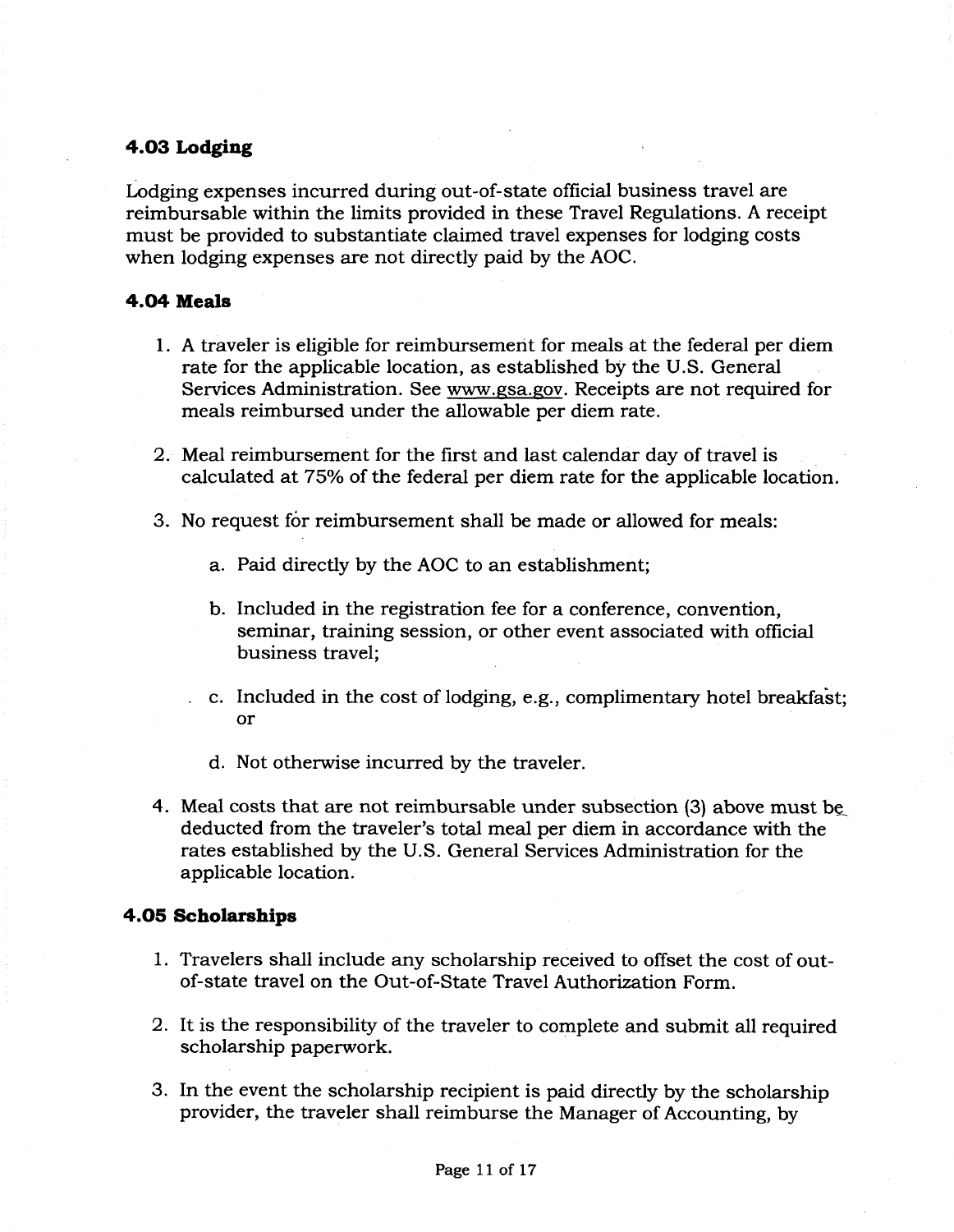check made payable to the Kentucky State Treasurer, within 120 days of receipt of the scholarship proceeds for any portion of covered expenses paid by the AOC.

4. If a scholarship for any approved out-of-state travel is denied or revoked, the traveler must submit an amended Out-of-State Travel Authorization Form and receive the approval of the Chief Justice for the AOC to incur costs related to the travel.

#### **Section <sup>V</sup> - Supreme Court Travel**

#### **5.01 Meals**

- 1. Except for court week, Supreme Court justices shall be eligible for reimbursement of meals only if the official business travel requires an overnight stay.
- 2. Each justice of the Supreme Court may claim a meal per diem at the federal per diem rate for the applicable location, as established by the U.S. General Services Administration. See www.gsa.gov. Receipts are not required for meals reimbursed under the allowable per diem rate.
- 3. Meal reimbursement for the first and last calendar day of travel is calculated at 75% of the federal per diem rate for the applicable location.
- 4. No request for reimbursement shall be made or allowed for meals:
	- a. Paid directly by the AOC to an establishment;
	- b. Included in the registration fee for a conference, convention, seminar, training session, or other event associated with official business travel;
	- c. Included in the cost of lodgings, e.g., complimentary hotel breakfast; or
	- d. Not otherwise incurred by the traveler.
- 5. Meal costs that are not reimbursable under subsection (4) above must be deducted from the traveler's total meal per diem in accordance with the rates established by the U.S. General Services Administration for the applicable location.
- 6. All meal reimbursement claims must be made on a Travel Voucher demonstrating the date, times, home address, work station, destination, and business purpose of the travel.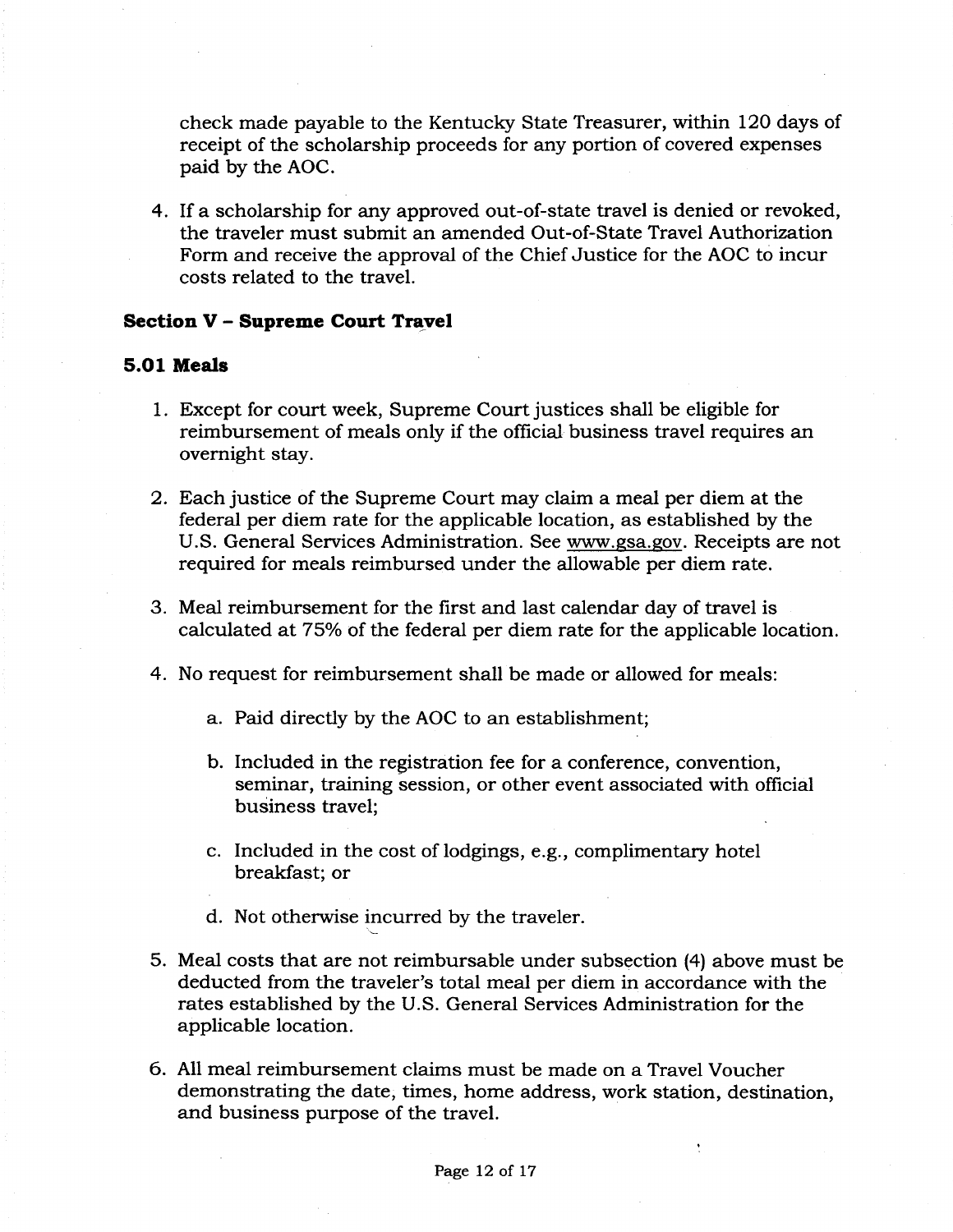# **5.02 Lodging**

- 1. Reimbursement for lodging will be allowed in accordance with these Travel Regulations.
- 2. For overnight travel in Frankfort, Kentucky associated with official business of the Court of Justice, each justice of the Supreme Court may:
	- a. Request the Division of Accounting reserve accommodations to be paid directly by the AOC in accordance with Section 3.02(1) of these Travel Regulations;
	- b. Request reimbursement for lodging expenses in accordance with Section 3.02 of these Travel Regulations; or
	- c. Claim a lodging per diem at the federal per diem rate for the applicable location, as established by the U.S. General Services Administration. See [www.gsa.gov](http://www.gsa.gov).
- 3. Receipts are not required for lodging reimbursed at the allowable per diem rate. All lodging reimbursement claims must be made on a Travel Voucher Form (AOC T-l) demonstrating the date, times, home address, work station, destination, and business purpose of the travel.

# **5.03 Court Week**

- 1. Reimbursement for meals of each justice of the Supreme Court and his or her staff shall be allowed during court week in accordance with these Travel Regulations, but no overnight stay shall be required. The costs of meals reimbursed without an overnight stay may be reported as taxable income.
- 2. Notwithstanding Section 3.02(2) of these Travel Regulations, requests for reimbursement made by a Supreme Court justice for lodging expenses incurred during court week shall be allowed if he or she is traveling more than 40 miles from his or her official work station or home. Requests for reimbursement for lodging within 40 miles of a Supreme Court justice's official work station or home shall be allowed only if the lodging is a necessary expense of official business travel, as determined by the Chief Justice. Any such determination shall be documented in writing and maintained with the record of reimbursement.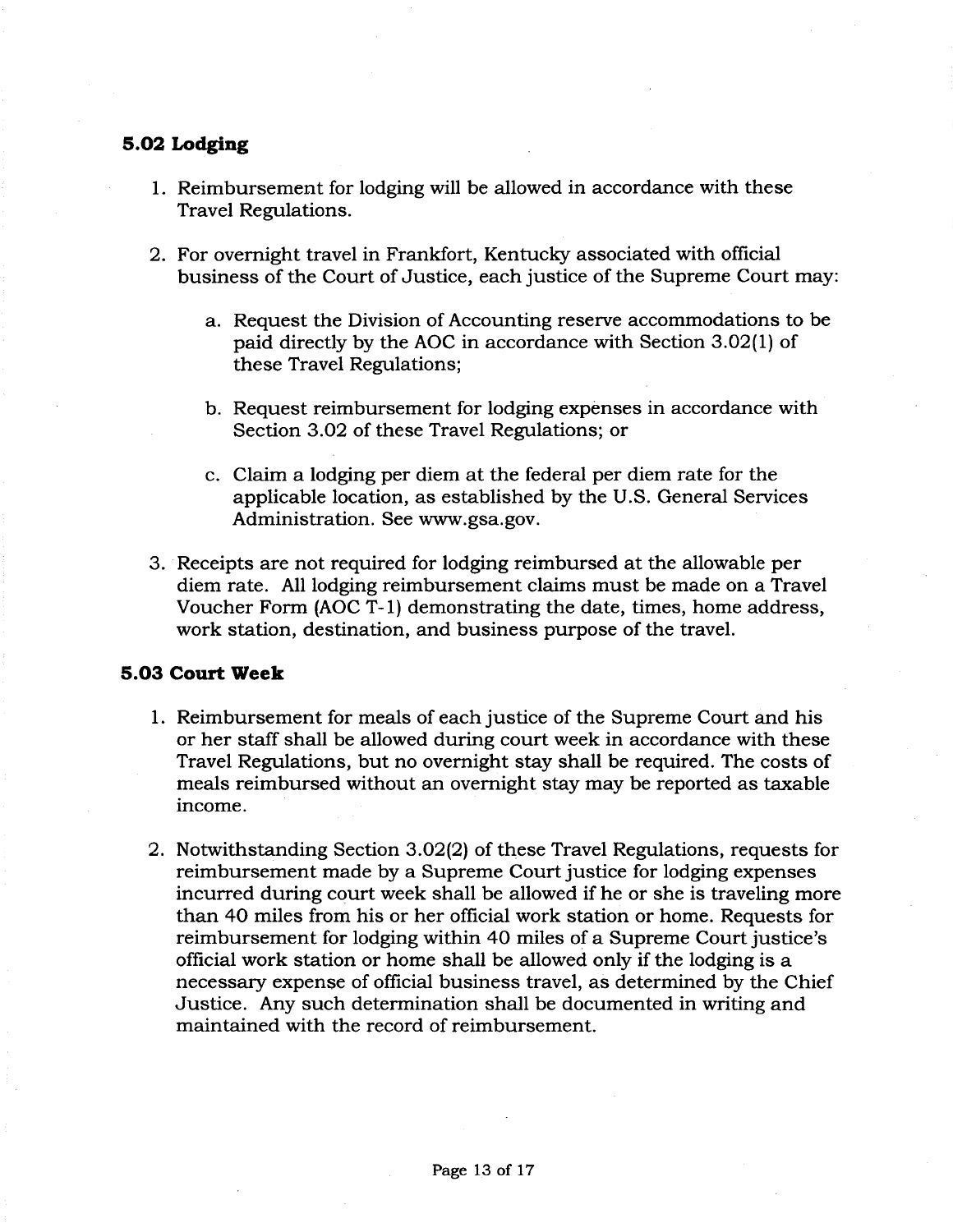#### **Section VI - Other Travel Expenses**

#### **6.01 Technology Expenses**

Requests for reimbursement for necessary technology expenses incurred during official business travel, including but not limited to, telephone, fax, or internet costs for official business shall be allowed. Receipts must be attached to the Travel Voucher Form (AOC T-l).

# **6.02 Parking and Tolls**

Requests for reimbursement for necessary fees related to parking, bridges, or tolls are allowed. Receipts are not required for parking and toll expenses less than \$3.

#### **6.03 Miscellaneous Expenses**

Where justified, requests for reimbursement of miscellaneous expenses may be allowed by the Director of the AOC or designee, provided the expenses were incurred as an incident to official business travel and are clearly shown to have been necessary in the performance of official business. Receipts must be attached to the Travel Voucher Form.

#### **6.04 Non-Reimbursable Expenses**

No request for reimbursement of personal expenses shall be made or allowed. Personal expenses include, but are not limited to, the following:

- 1. Spouse/companion or family expenses incurred during the course of travel;
- 2. Airline or other travel insurance;
- 3. Medical bills, prescriptions, over the counter medications, or other medical services incurred while traveling;
- 4. Personal telephone calls;
- 5. Traffic and parking violations;
- 6. Valet parking unless no other parking is available;
- 7. Lost or delayed luggage;
- 8. Snacks and refreshments such as coffee, soda, candy, mini bar snacks, etc., which are in addition to meal charges for breakfast, lunch and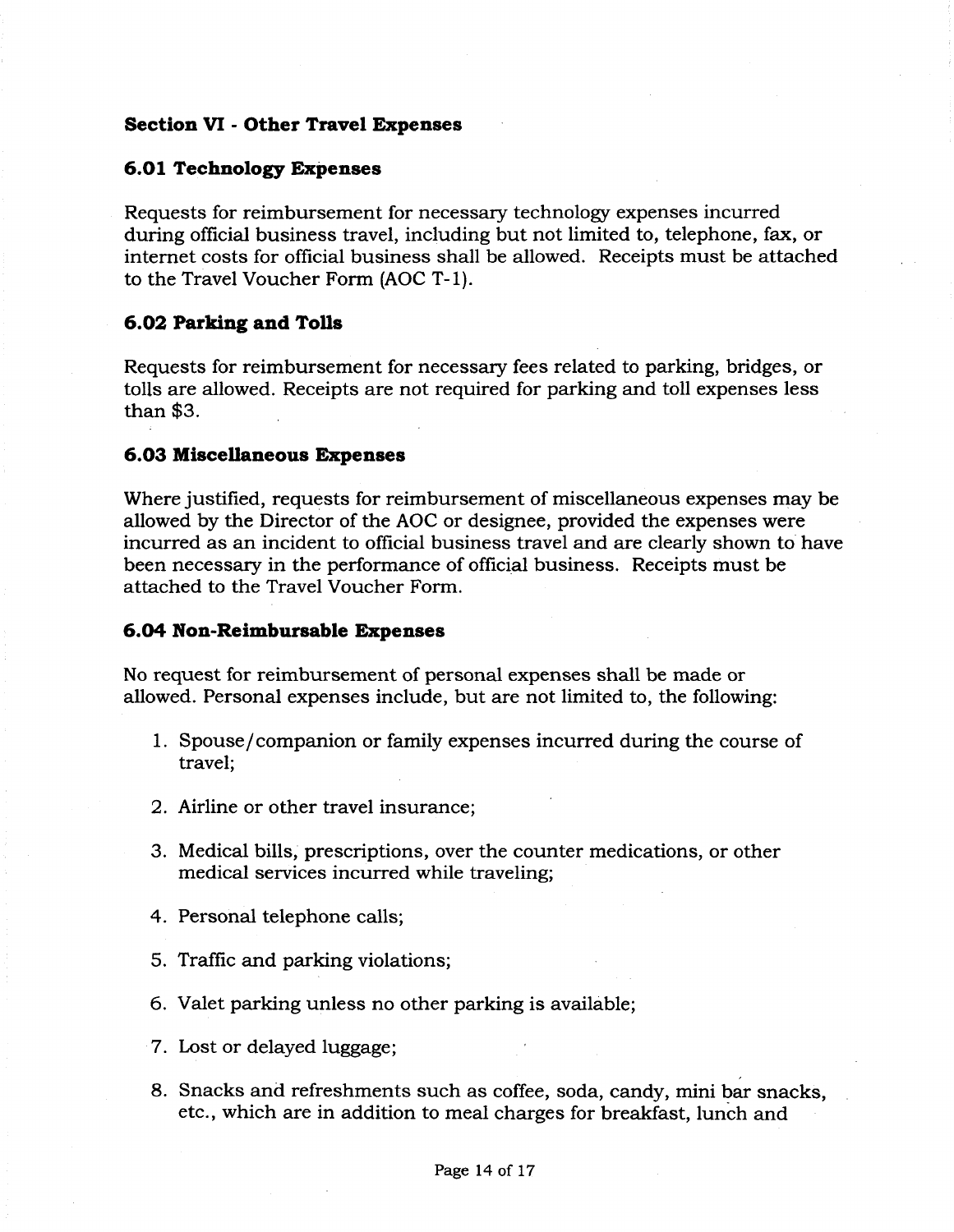dinner;

- 9. Alcoholic Beverages;
- 10. Personal entertainment;
- 11. Health and fitness center charges at a hotel or personal fitness center;
- 12. Childcare;
- 13. Kenneling for pets; and
- 14. Navigational systems (GPS) and satellite radio expenses in personal or rental cars.

# **SECTION VII - Travel Voucher Form**

#### **7.01 Use of Travel Voucher Form**

- 1. The Travel Voucher Form (AOC T-l) or electronic travel software approved by the AOC Director shall be used for reporting all travel expenses for which reimbursement is authorized and claimed.
- 2. Only the expenses of one traveler shall be included in a single Travel Voucher Form.
- 3. A single Travel Voucher Form shall cover no more than two months.
- 4. Any Travel Voucher Form submitted more than 60 days after the expenses were incurred will be denied.

# **7.02 Preparation of Travel Voucher Form**

- 1. All required receipts must be attached, manually or electronically, to the Travel Voucher Form. Receipts should include the name and address of establishment, date of service, the amount charged for service, and an itemized list of expenditures. Meal receipts are not required for per diem meal reimbursement.
- 2. Each Travel Voucher Form must list the traveler's employee identification number. A traveler's social security number should only be listed on the Travel Voucher Form if the traveler does not have an employee identification number.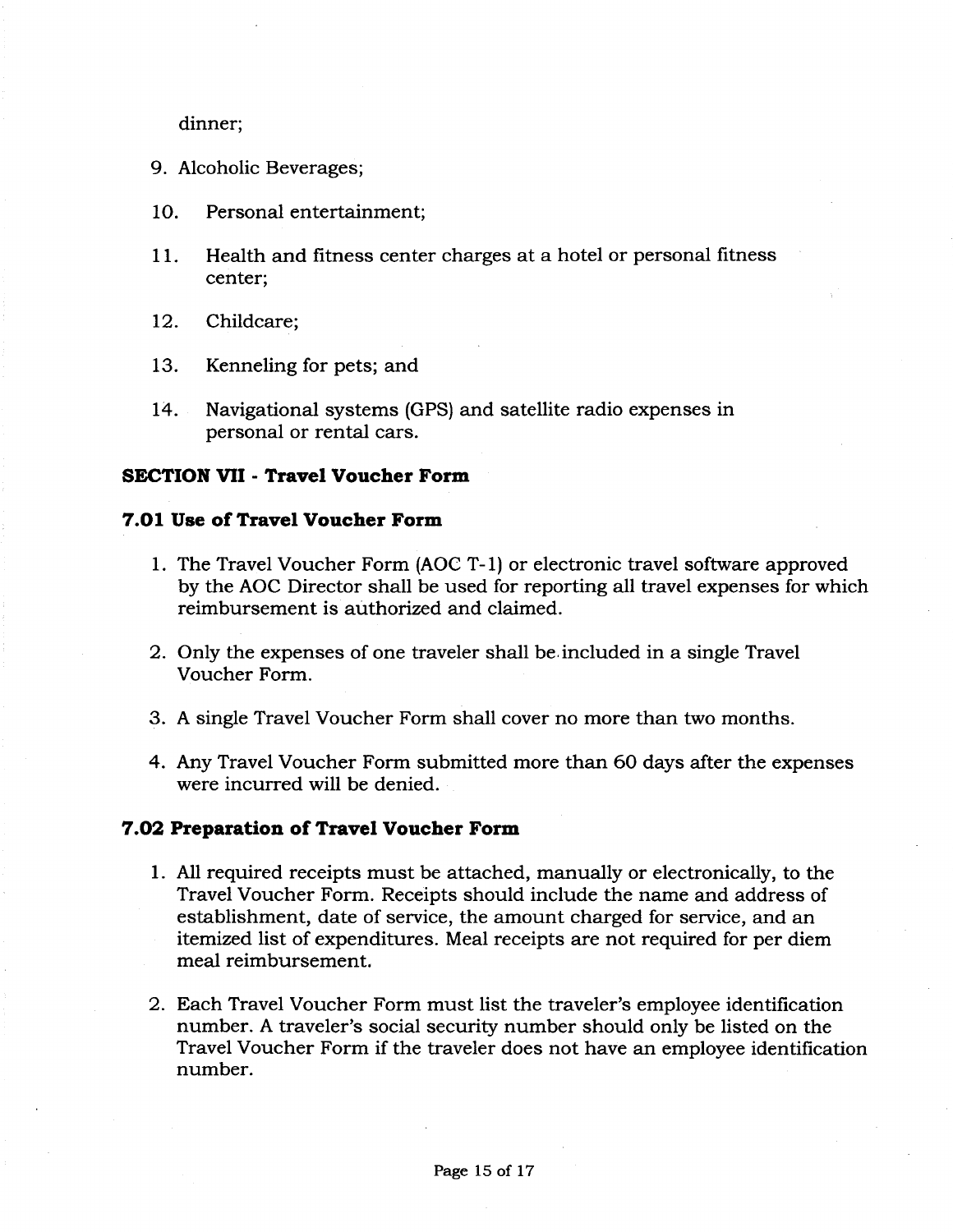- 3. All travelers must:
	- a. Maintain records to support claimed expenses; and
	- b. Provide themselves with sufficient personal funds to defray their travel expenses.
- 4. All Travel Voucher Forms must include:
	- a. The business purpose of each trip on the Travel Voucher Form;
	- b. Date(s) of travel;
	- c. Times of travel;
	- d. An a.m. or p.m. designation of departure and arrival times;
	- e. The traveler's home address; and
	- f. The traveler's work station.
- 5. Any Travel Voucher Form that does not contain the information required in subsection (4) above shall be returned to the traveler for revision.
- 6. Only one point of origin to point of destination shall be represented on a single line of the Travel Voucher Form. If multiple trips are made during a day of official business travel, each trip must be listed on separate lines on the Travel Voucher Form. The traveler may designate a trip as a round trip rather than listing each portion of the trip separately.
- 7. An employee's Travel Voucher Form must be signed and dated by the employee and approved by the employee's authorized supervisor. No employee may approve his or her own Travel Voucher Form.
- 8. The Travel Voucher Forms of elected and appointed officials must be signed and dated by the elected or appointed official and approved by the Manager of Accounting or his or her designee. Approval in this subsection shall be for the purpose of verifying that the Travel Voucher is complete and the reimbursement request is consistent with these Travel Regulations.